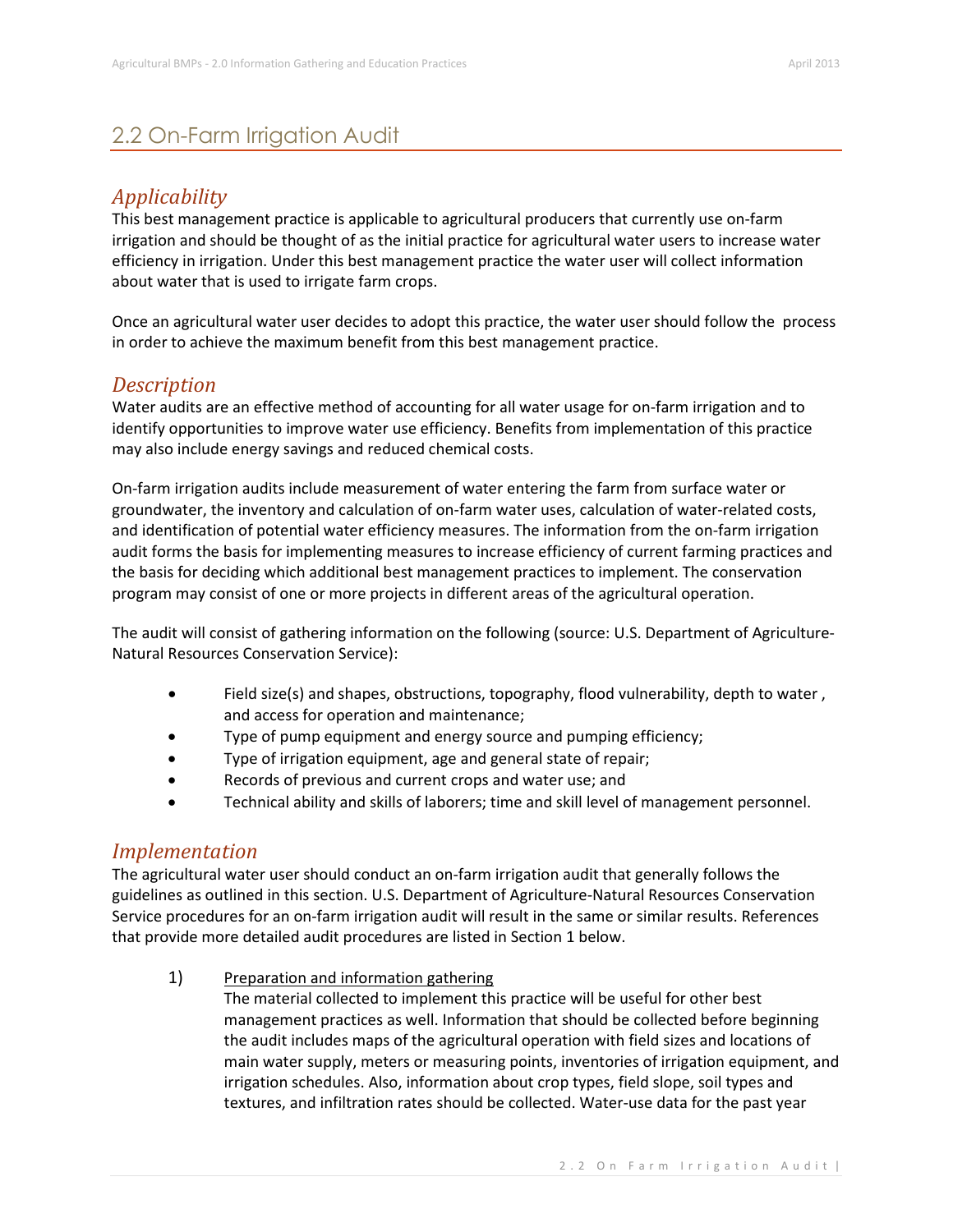should be collected. Additionally, any prior water-use audits should be obtained and reviewed since these reports may include useful and relevant information to determine the most appropriate water saving measures to implement.

2) Conduct on-farm irrigation audit

The on-site physical examination and water-use audit should identify and verify all equipment that uses water. Water usage for each major water use area should be determined. If possible during the audit, the performance of the irrigation equipment should be evaluated while it is being used to irrigate farmland.

- 3) Preparation of an on-farm irrigation audit report The data gathering and the on-site audit should be incorporated into an audit report that includes an updated set of field diagrams and water flow charts broken down by water-use areas, a current list of all water-using equipment including actual and manufacturer recommended flow rates, a current schedule of irrigation for all areas and equipment, an analysis of water costs by each field and for the entire farm, and calculations of the difference between water coming into the agricultural operation and a list of identified water uses throughout the operation. (Note: This is the amount of water that is potentially being lost by leaks and other losses.) The on-farm irrigation audit report should contain a proposed timetable to implement selected water efficiency recommendations.
- 4) Prepare a cost-effectiveness analysis

The cost-effectiveness analysis should determine the water efficiency recommendations that are cost-effective to implement. The analysis may also identify water efficiency opportunities that should be implemented even if not cost effective due to high visibility, ease of implementation, or general goodwill. After confirming the costeffectiveness of the best management practice, the action plan should then be prepared.

5) Prepare an action plan

The action plan should identify the conservation recommendations and include specific technology or actions that must be implemented by the agricultural producer to meet such goals. The plan should include estimates of the time required to implement the proposed technology or actions and list any governmental or non-governmental programs or services needed to implement the plan.

#### *Scope and Schedule*

To accomplish this best management practice:

- 1) Agricultural water users with one farm, or several farms with the same or very similar irrigation practices, should conduct a water audit following the schedule outlined above.
- 2) For agricultural water users with multiple farms sites, or multiple types of agricultural operations, a progressive implementation schedule should be followed, implementing the practice at successive farms until all farms have been audited and conservation measures implemented.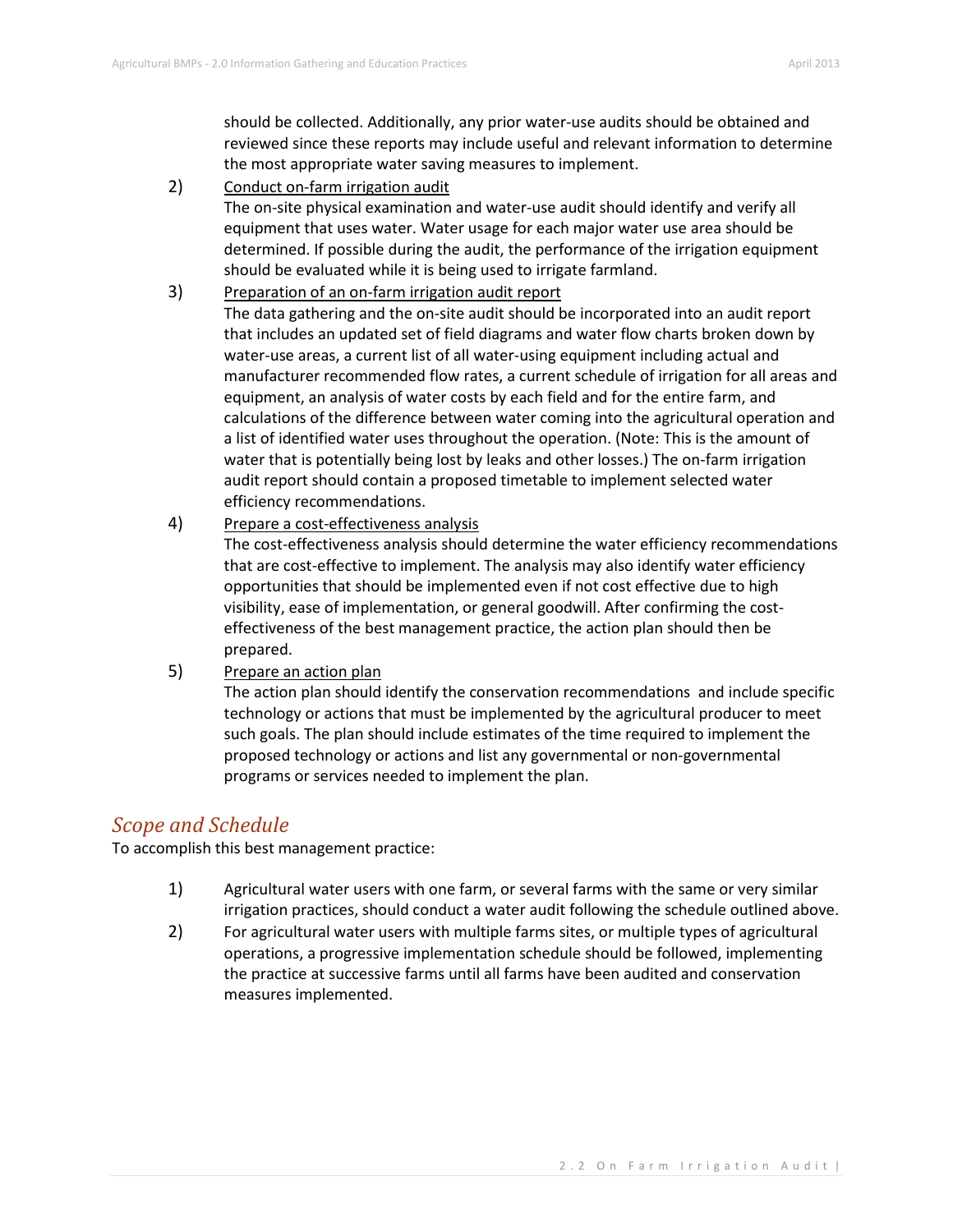To schedule this practice:

- 1) The audit should be completed in a timely manner during normal crop irrigation practices.
- 2) The recommendations should be implemented within the first normal budget cycle following the conclusion of the audit. For most farms, this should be a reasonable time period to implement the recommendations.
- 3) If determined to be necessary for very large or complex agricultural operations or for more comprehensive conservation plans, the schedule can be extended. Best management practices will be initiated in the second year and continued until the targeted efficiency is reached.

#### *Measuring Implementation and Determining Water Savings*

To track the progress of this practice, the agricultural water user should gather and have available the following documentation:

- 1) The audit report,
- 2) Cost-effectiveness analysis,
- 3) The action plan,
- 4) Schedule for implementing the action plan,
- 5) Documentation of actual implementation of water efficiency measures contained in the action plan, and
- 6) Estimated water savings and actual water savings for each item implemented.

This practice in and of itself does not save any water but helps identify other agricultural water conservation best management practices that may be implemented by the agricultural water user to save water.

#### *Cost-Effectiveness Considerations*

The cost of a farm audit varies from minimal to significant with the extent of the audit and if the audit is done internally, by a consultant, or using assistance from a governmental entity. The Texas State Soil and Water Conservation Board prepares waterquality management plans which often address water conservation measures for agricultural land, and the Natural Resources Conservation Service can assist agricultural water user in implementing conservation plans.

#### *Determination of the Impact on Other Resources*

Because this practice does not directly conserve water, it does not have a direct impact on other resources. But used as a management tool that can result in water savings; energy used from pumping water is also impacted.

### *References for Additional Information*

- 1) Edwards Aquifer Authority, *Groundwater Conservation Plan,* September 2000, Rev. January 2004, *Appendix F- Water Savings Assumptions*.
- 2) Texas State Soil and Water Conservation Board, *Water Quality Management Plans*, http://www.tsswcb.texas.gov/programs/wqmp.html
- 3) Natural Resources Conservation Service, September 1997, *Irrigation - Handbooks and Manuals - National Engineering Handbook Part 652 - Irrigation Guide.*